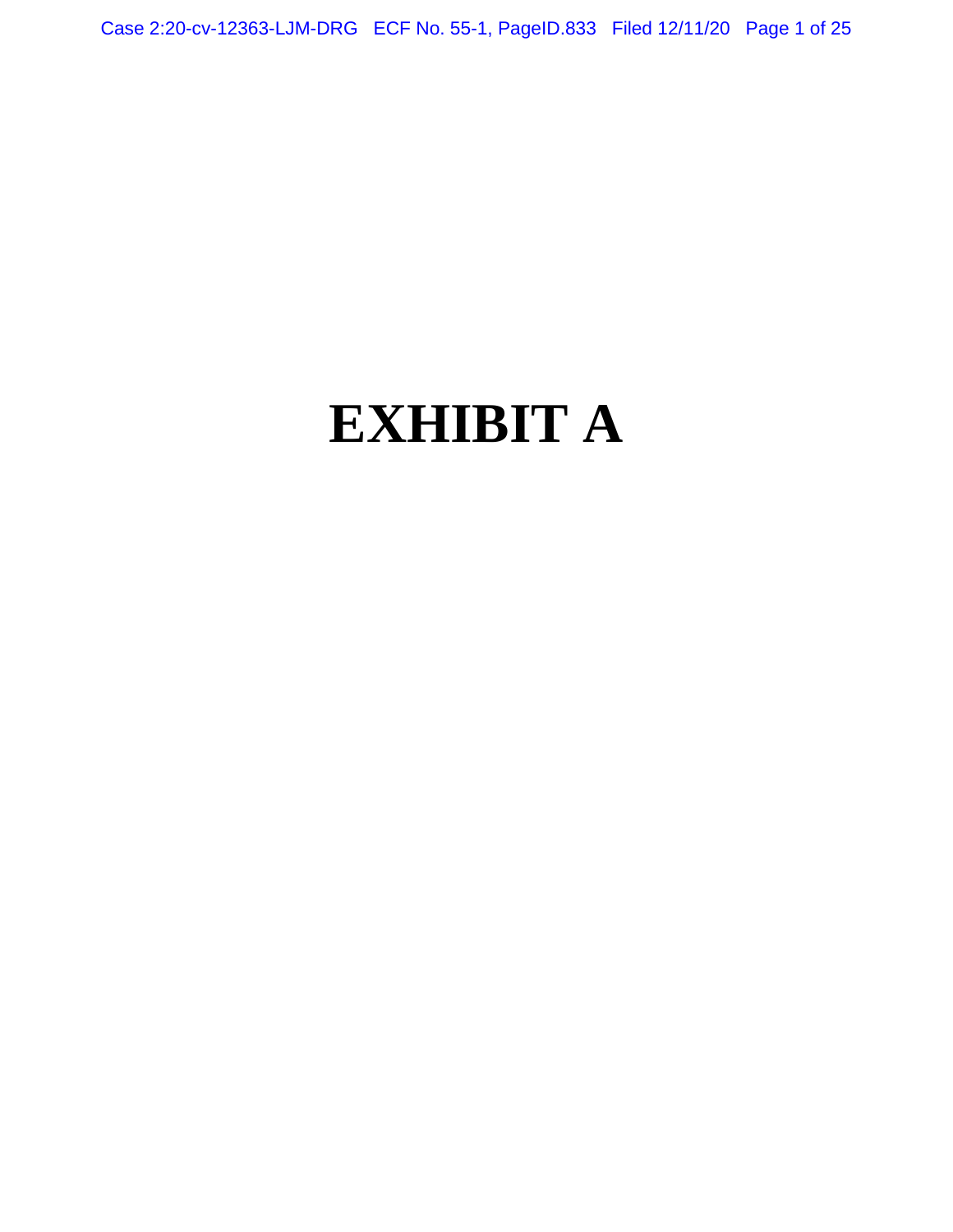## **United States District Court Eastern District of Michigan Southern Division**

| Detroit Will Breathe, Tristan Taylor,<br>Nakia Wallace, Jazten Bass, Lauren<br>Rosen, Lauryn Brennan, Amy<br>Nahabedian, Zachary Kolodziej, Lauren<br>Branch, Lillian Ellis, Olivia Puente,<br><b>Iman Saleh, Margaret Henige, Caylee</b><br><b>Arnold, and Alexander Anest,</b><br>Plaintiffs,<br>ν.                                                                                                                                                                      | Civ. No. 2:20-cv-12363<br><b>Hon: Laurie J. Michelson</b>                                                                                                                                        |
|----------------------------------------------------------------------------------------------------------------------------------------------------------------------------------------------------------------------------------------------------------------------------------------------------------------------------------------------------------------------------------------------------------------------------------------------------------------------------|--------------------------------------------------------------------------------------------------------------------------------------------------------------------------------------------------|
| City of Detroit, a municipal corporation,<br><b>Mayor Michael Duggan</b> , acting in his<br>official and individual capacities, Chief<br><b>James Craig</b> , acting in his official and<br>individual capacities, Officer Stephen<br><b>Anouti, Sergeant Timothy Barr, Officer</b><br>David Hornshaw, Officer Mariah<br><b>Erard, and Officer Does 1-100 inclusive,</b><br>acting in their respective individual<br>capacities, all jointly and severally,<br>Defendants. | <b>Brief of Amicus Curiae National</b><br><b>Police Association in Support of</b><br>Defendants/Counter-Plaintiffs'<br><b>Response in Opposition to</b><br><b>Motion to Dismiss Counterclaim</b> |

**Brief of Amicus Curiae National Police Association in Support of Defendants/ Counter-Plaintiffs' Response in Opposition to Motion to Dismiss Counterclaim**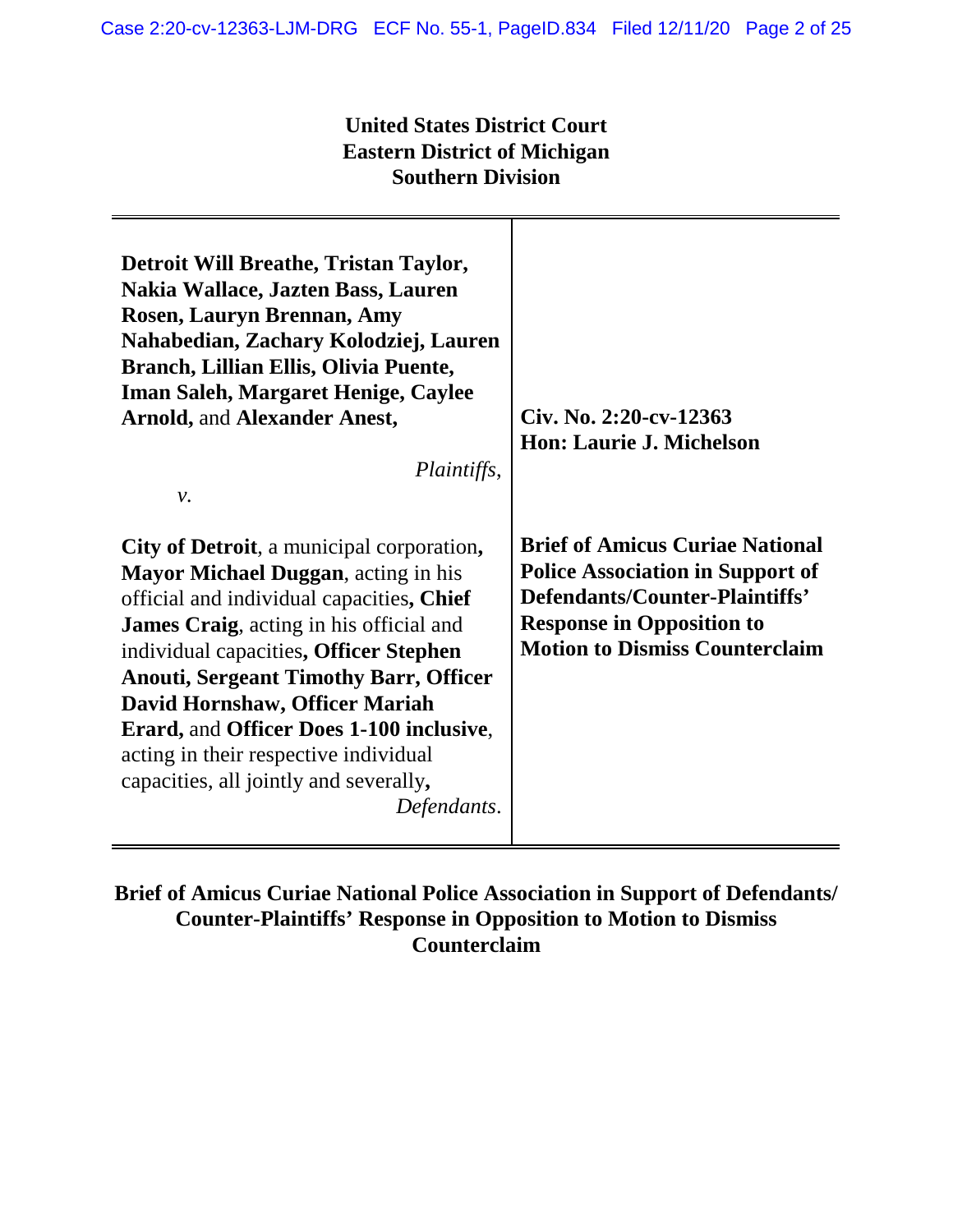## **Table of Contents**

| I.  |                 |                                                                                                                                                                                                                        |  |  |  |
|-----|-----------------|------------------------------------------------------------------------------------------------------------------------------------------------------------------------------------------------------------------------|--|--|--|
|     | A.              | Claiborne involved limiting the liability on those engaged in lawful<br>activity for the unlawful acts of others, not one's own illegal acts at                                                                        |  |  |  |
|     | <b>B.</b>       | <i>Claiborne</i> does not preclude liability for the foreseeable                                                                                                                                                       |  |  |  |
|     | $\mathcal{C}$ . | <i>Claiborne</i> did not limit its holding to "violent" activities.  9                                                                                                                                                 |  |  |  |
| II. |                 |                                                                                                                                                                                                                        |  |  |  |
| Ш.  |                 | Police officers need protection from unlawful activity. 12                                                                                                                                                             |  |  |  |
|     | A.              | The unlawful activity associated with the Detroit protests, in the<br>broader context of the violent and unlawful activity associated with<br>other similar protests, created a reasonably foreseeable risk of harm.12 |  |  |  |
|     | <b>B.</b>       | The First Amendment does not protect unlawful or violent conduct.16                                                                                                                                                    |  |  |  |
|     | $\mathcal{C}$ . | A contrary rule would harm police officers, the public, and the rule of                                                                                                                                                |  |  |  |
|     |                 |                                                                                                                                                                                                                        |  |  |  |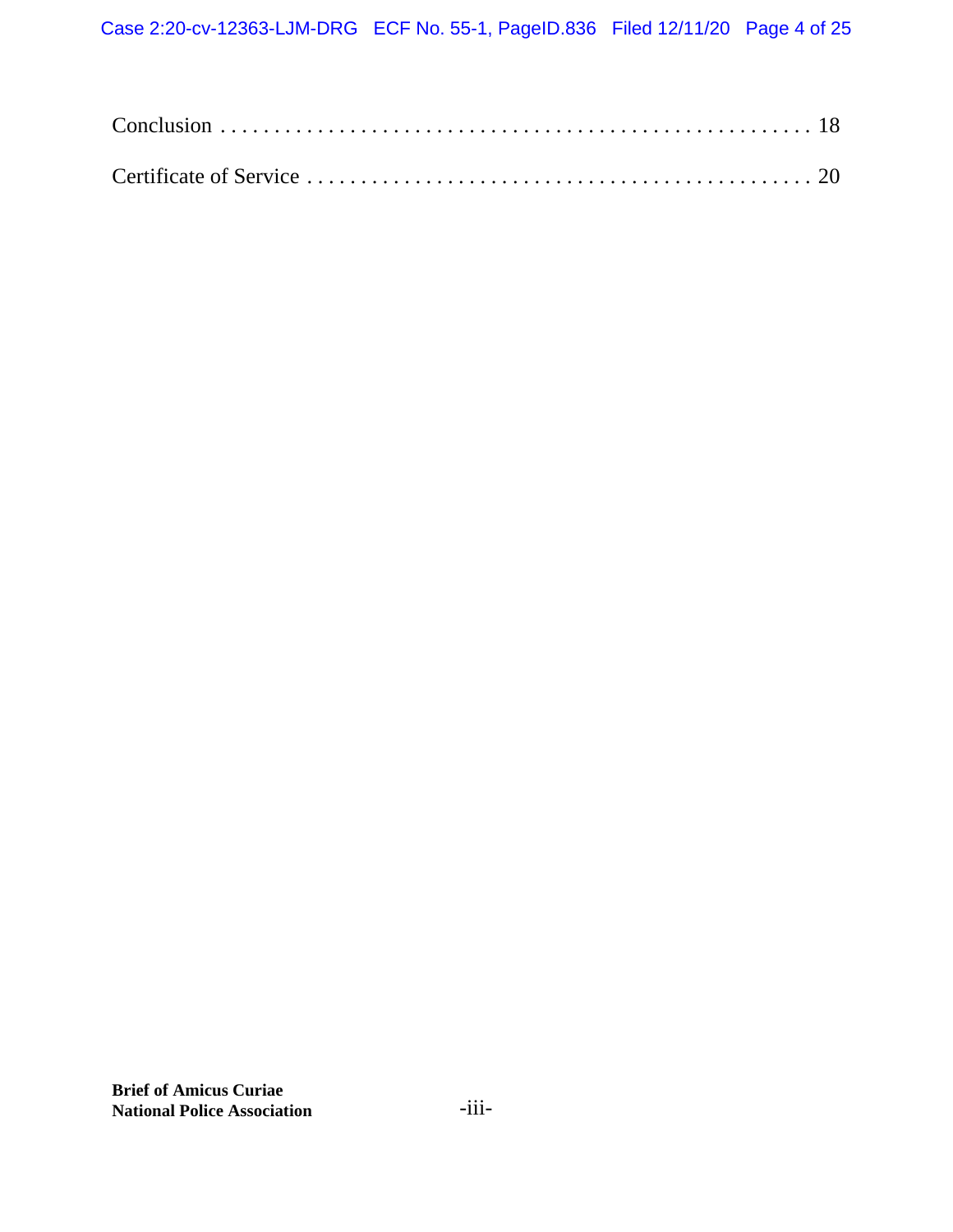## **Table of Authorities**

| Citizens Against Rent Control Coalition for Fair Housing v. Berkeley, 454 U.S. |
|--------------------------------------------------------------------------------|
|                                                                                |
|                                                                                |
| Officer John Doe v. McKesson, 945 F.3d 818, 830 (2019) 9, 10                   |
|                                                                                |
| <b>Constitutions, Statutes, Regulations, &amp; Rules</b>                       |
|                                                                                |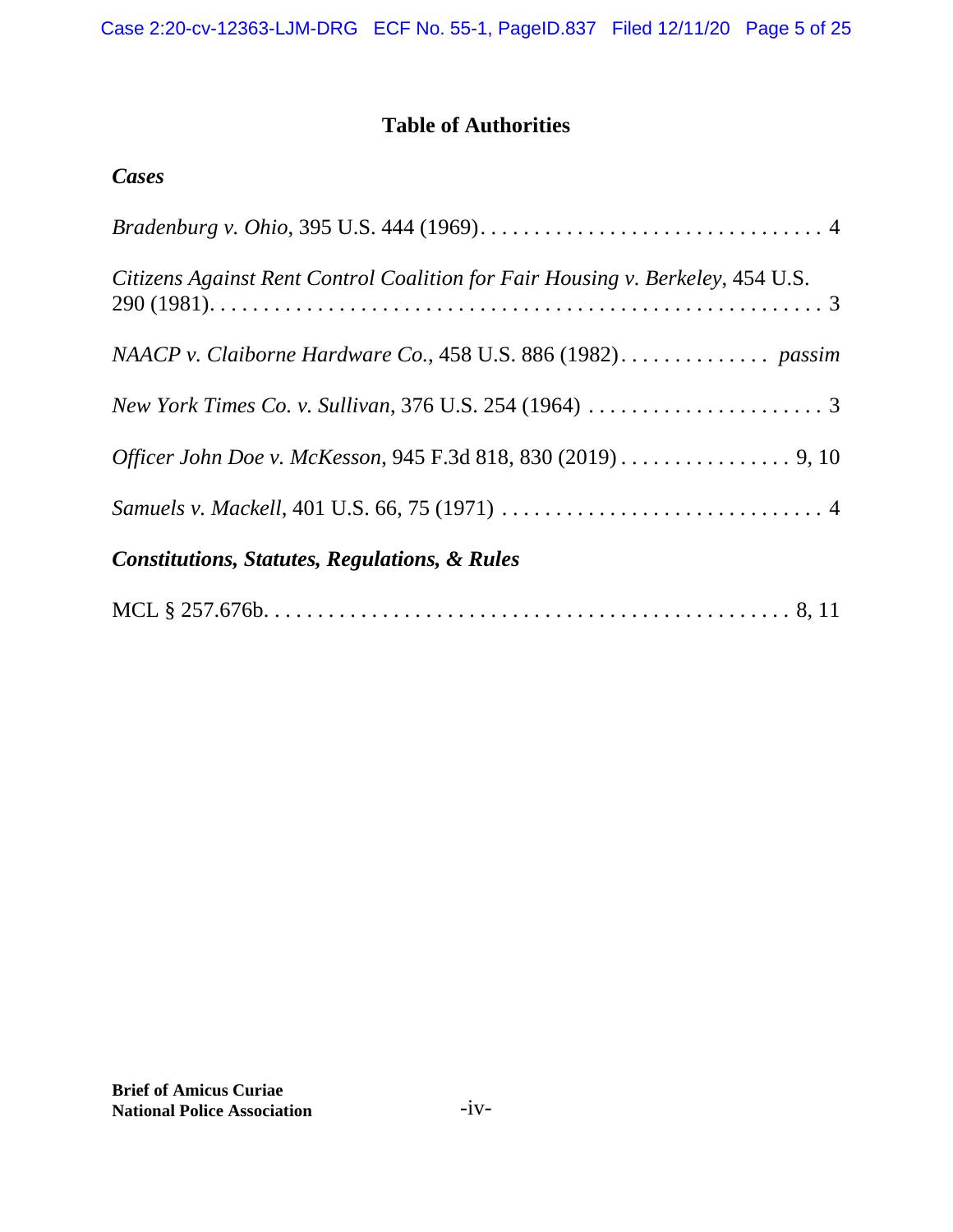## **Interest of Amicus Curiae**

The National Police Association ("NPA") is a Delaware nonprofit corporation founded to provide (i) educational assistance to supporters of law enforcement and (ii) support to individual law enforcement officers and the agencies they serve. The NPA seeks to bring issues of importance to the forefront to facilitate remedies and broaden public awareness.

## **Issues Presented**

Does the First Amendment protect against one's own unlawful activities? Amicus curiae states: No.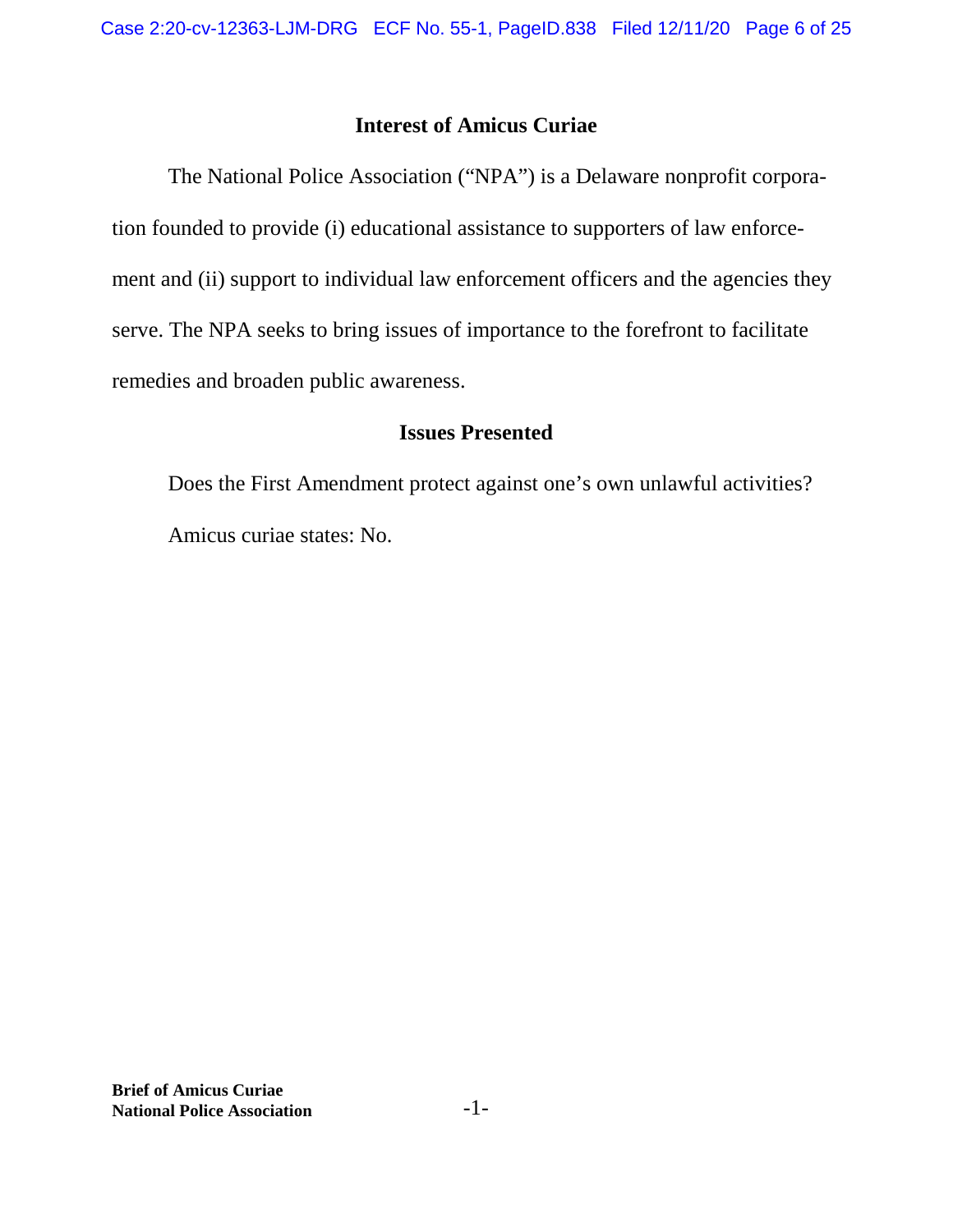Case 2:20-cv-12363-LJM-DRG ECF No. 55-1, PageID.839 Filed 12/11/20 Page 7 of 25

# **Controlling Authority**

*NAACP v. Claiborne Hardware Co.*, 458 U.S. 886 (1982).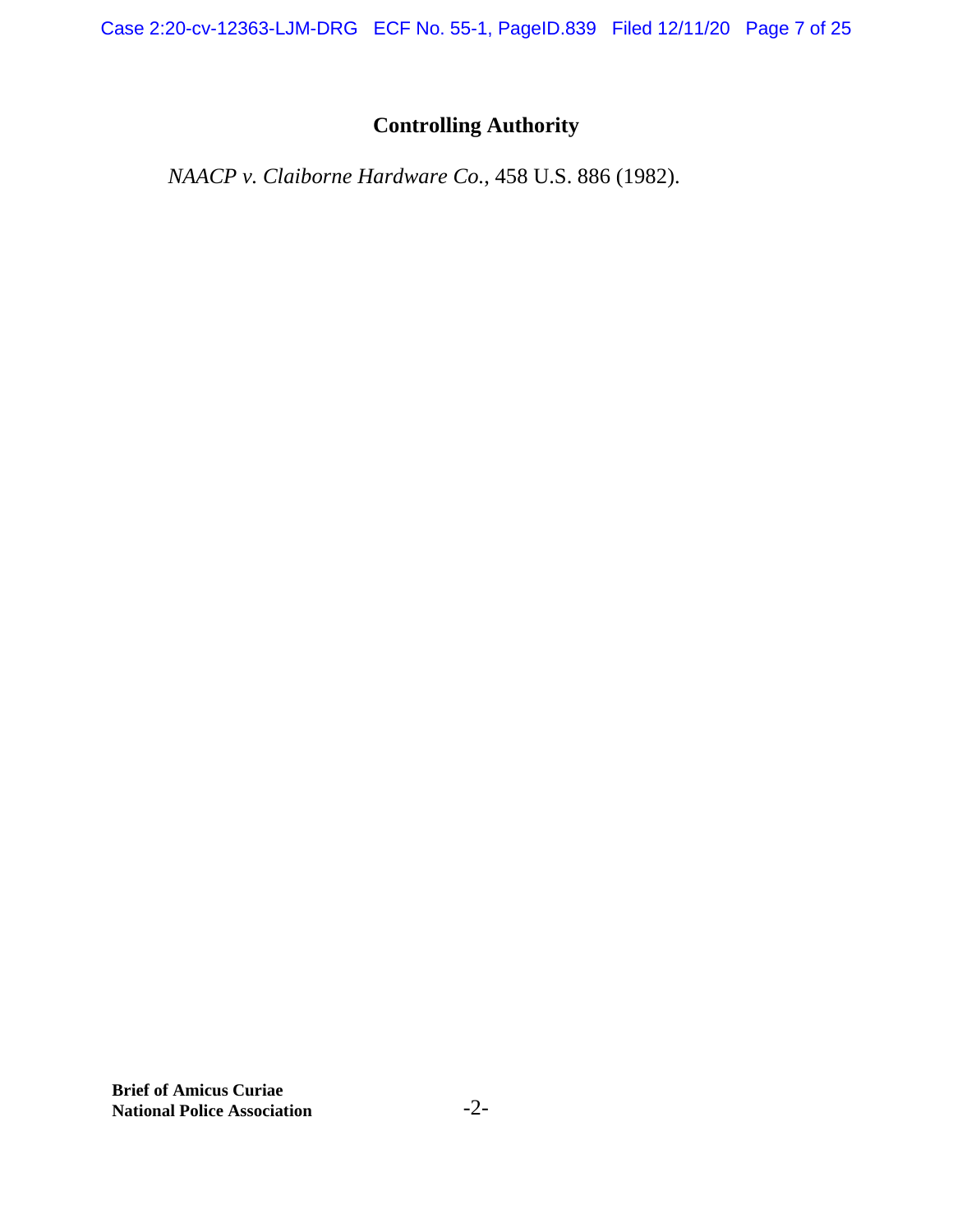#### **Introduction**

While the First Amendment offers robust protection for protesting activities, it offers no protection for a one's own unlawful activities.

Amicus curiae the NPA argues that (i) the First Amendment does not protect against unlawful activity, (ii) the conduct at issue was unlawful, and (iii) police officers need protection from such unlawful activity and serious harm.

#### **Argument**

#### **I. The First Amendment does not protect against unlawful activity.**

The First Amendment protects a persons right to protest. *Citizens Against Rent Control Coalition for Fair Housing v. Berkeley*, 454 U.S. 290, 294 (1981) ("the practice of persons sharing common views banding together to achieve a common end is deeply embedded in the American political process."), *New York Times Co. v. Sullivan*, 376 U.S. 254, 270 (1964) ("There is a 'profound national commitment' to the principle that 'debate on public issues should be uninhibited, robust, and wide-open.'").

However, it is equally important to note that the "[t]he First Amendment does not protect violence."*NAACP v. Claiborne Hardware Co.*, 458 U.S. 886, 916 (1982). "Certainly violence has no sanctuary in the First Amendment, and the use of weapons, gunpowder, and gasoline may not constitutionally masquerade under **Brief of Amicus Curiae National Police Association** -3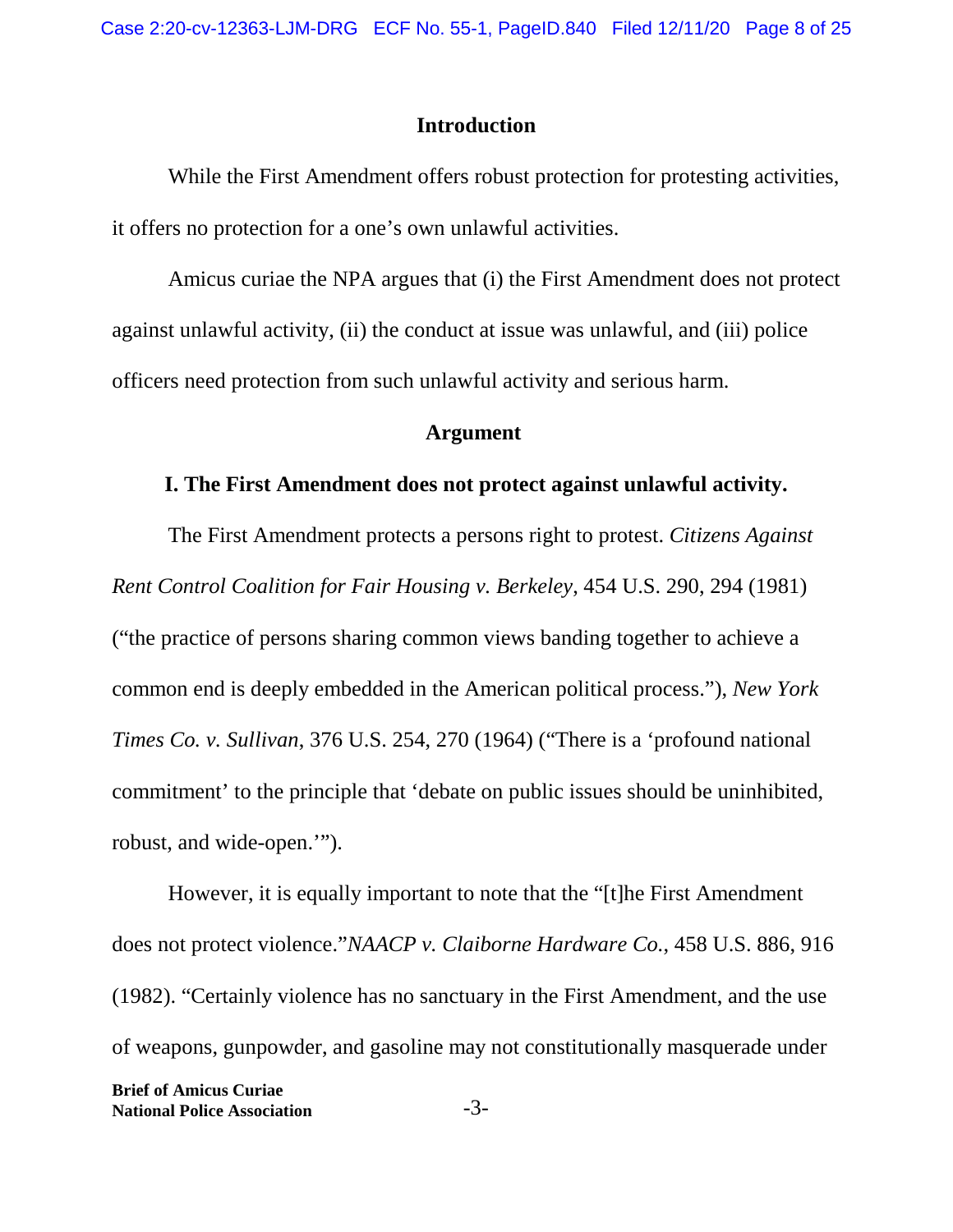the guise of 'advocacy.'" *Id*. (quoting *Samuels v. Mackell*, 401 U.S. 66, 75 (1971)

(Douglas, J., concurring)). This lack of protection extends to unlawful conduct. *Id.*

at 918 ("losses proximately caused by unlawful conduct" may be recovered); *see*

*also* Part I.C.

Plaintiffs/Counter-Defendants<sup>1</sup> and amici Protect the Protest Task Force and

the American Civil Liberties Union, each argue that the conduct at issue is

protected by the First Amendment. ECF 46, PageID.669-671; $^2$  ECF 48,

PageID.724, 729-731, 736-737; ECF 49, PageID.760-765. In doing so, each argue

that such claim is impermissible under *Claiborne*. *Id*.

For the reasons below, *Claiborne* does not act as a bar to Defendant's

counter-claim.<sup>3</sup>

<sup>2</sup> Plaintiffs and amici also argue that their statements are protected by the First Amendment. *See, e.g.* ECF 46, PageID.664, 667, ECF 48, PageID.726-727. But Defendants' counter-claim does not seek liability for Plaintiffs' speech or expression, but rather for their illegal actions conspiring to engage in unlawful activities and for the injuries/damages resulting from those unlawful activities. And Defendants agree that the First Amendment does not protect against criticism of the government or the police. So this argument is irrelevant.

<sup>3</sup> *Bradenburg v. Ohio*, 395 U.S. 444 (1969) also does not bar Defendants' counter-claim as Defendants are not seeking liability for Plaintiffs' speech or expression, but for their own unlawful conduct.

<sup>&</sup>lt;sup>1</sup> For clarity, Amicus will follow the parties lead and will refer to Plaintiffs/Counter-Defendants as "Plaintiffs" and Defendants/Counter-Plaintiffs as "Defendants" throughout this brief.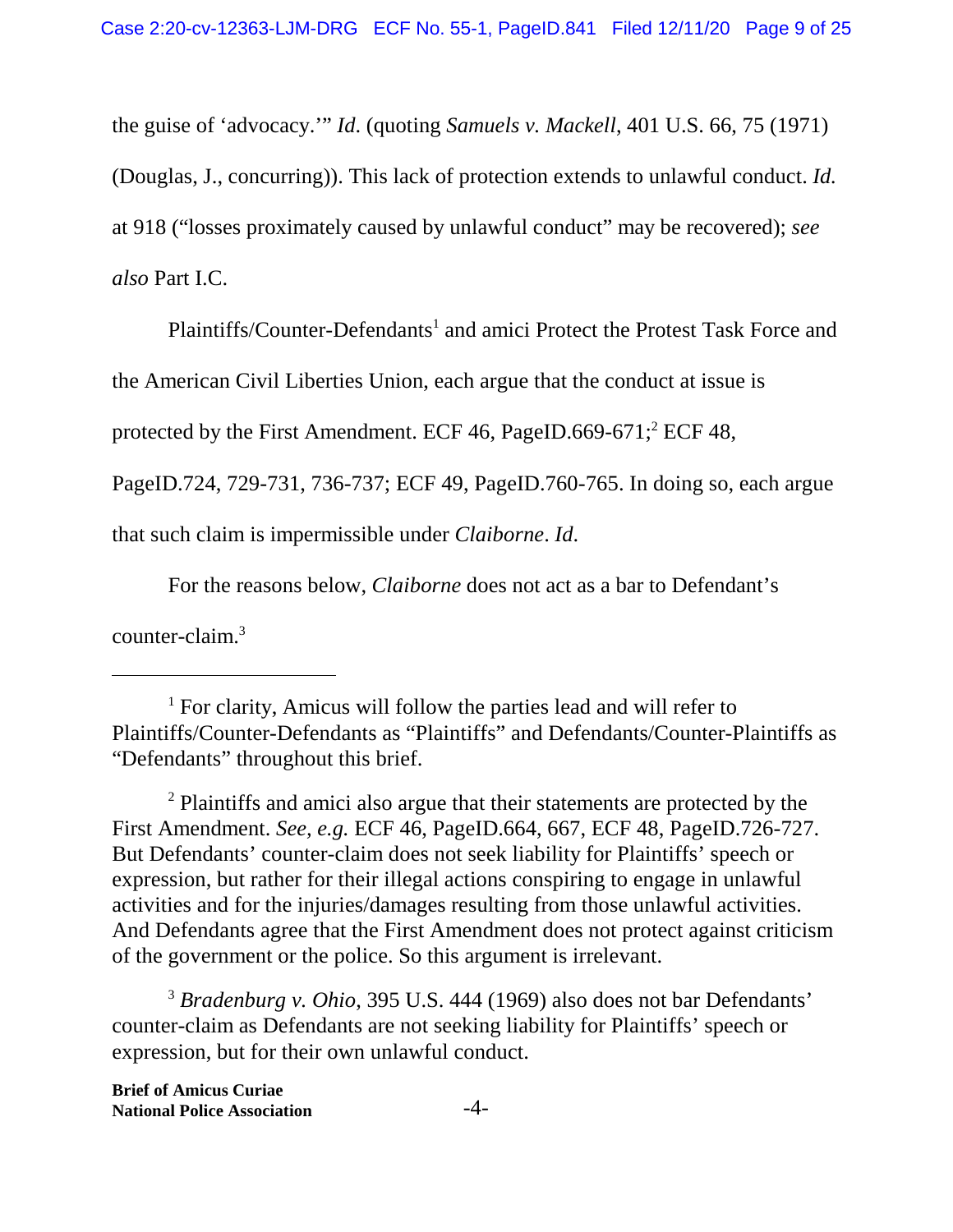## **A.** *Claiborne* **involved limiting the liability on those engaged in lawful activity for the unlawful acts of others, not one's own illegal acts at issue here.**

*Claiborne* involved a unique problem and solution not at issue here. The problem was that a state court had "concluded that [an] entire boycott was unlawful," due to the presence of "'force, violence, or threats'" by "'certain of the defendants,'" but not all, and so imposed liability on lawful and unlawful defendants alike among those involved in certain roles and activities in the boycott. 458 U.S. at 895 (citation omitted). This was an overbroad remedy given the presence of some activity protected by the First Amendment.

The solution required the *Claiborne* Court to make two sets of distinctions. First, it had to separate activities protected by the First Amendment from activities not so protected. As discussed in Part I(B), it found that peaceful, lawful activity that falls within First Amendment categories (expression, association, peaceful assembly, petition) is protected, but unpeaceful, unlawful activity is not protected—even if it includes some speech, association, assembly, or petition.

Second, the *Claiborne* Court had to separate those engaging in peaceful, lawful (and so constitutionally protected) activities from those doing unpeaceful, unlawful (and so constitutionally unprotected) activities.

In separating the lawful from the unlawful, the *Claiborne* Court provided **Brief of Amicus Curiae National Police Association** -5-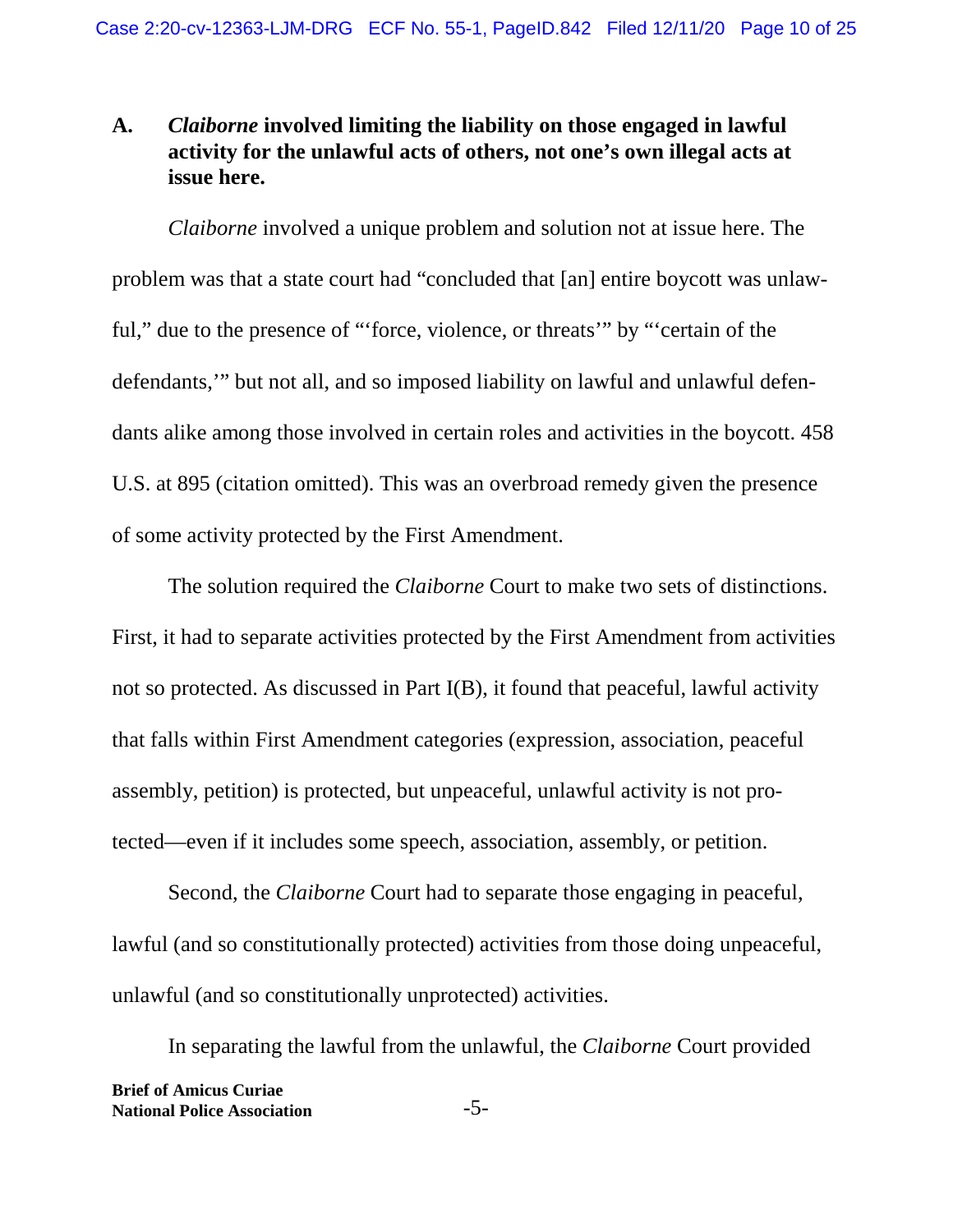precise guidelines to protect the lawful from liability for the acts of lawbreakers. In that context, *Claiborne* held that the lawful are not liable for the illegal actions of others unless they "authorized, directed, or ratified specific tortious activity," and even then liability would be limited to the consequences of that specific activity. *Id*. at 927. However, those engaging in illegal activity that causes harm may be held liable: "Unquestionably those individuals may be held responsible for the injuries that they caused; a judgment tailored to the consequences of their unlawful conduct may be sustained." *Id*. at 926 (emphasis added).

This case involves the consequences of Plaintiffs' own unlawful activities. As a result, the consequences of Plaintiffs' unlawful activity is not shielded by the First Amendment and is not protected by *Claiborne*. Here, as shown in Part II, the conduct in question was not a peaceful, lawful protest. Instead, the conduct at issue involves a civil conspiracy, whereby Plaintiffs conspired to engage in unlawful acts and actually engaged in those acts. Consequently, it does not involve the *Claiborne* situation where a person was engaged in peaceful, lawful, and constitutionally protected First Amendment activity and the government sought to make that innocent person liable for the illegal acts of others. *Claiborne* does not control on this fundamental difference alone.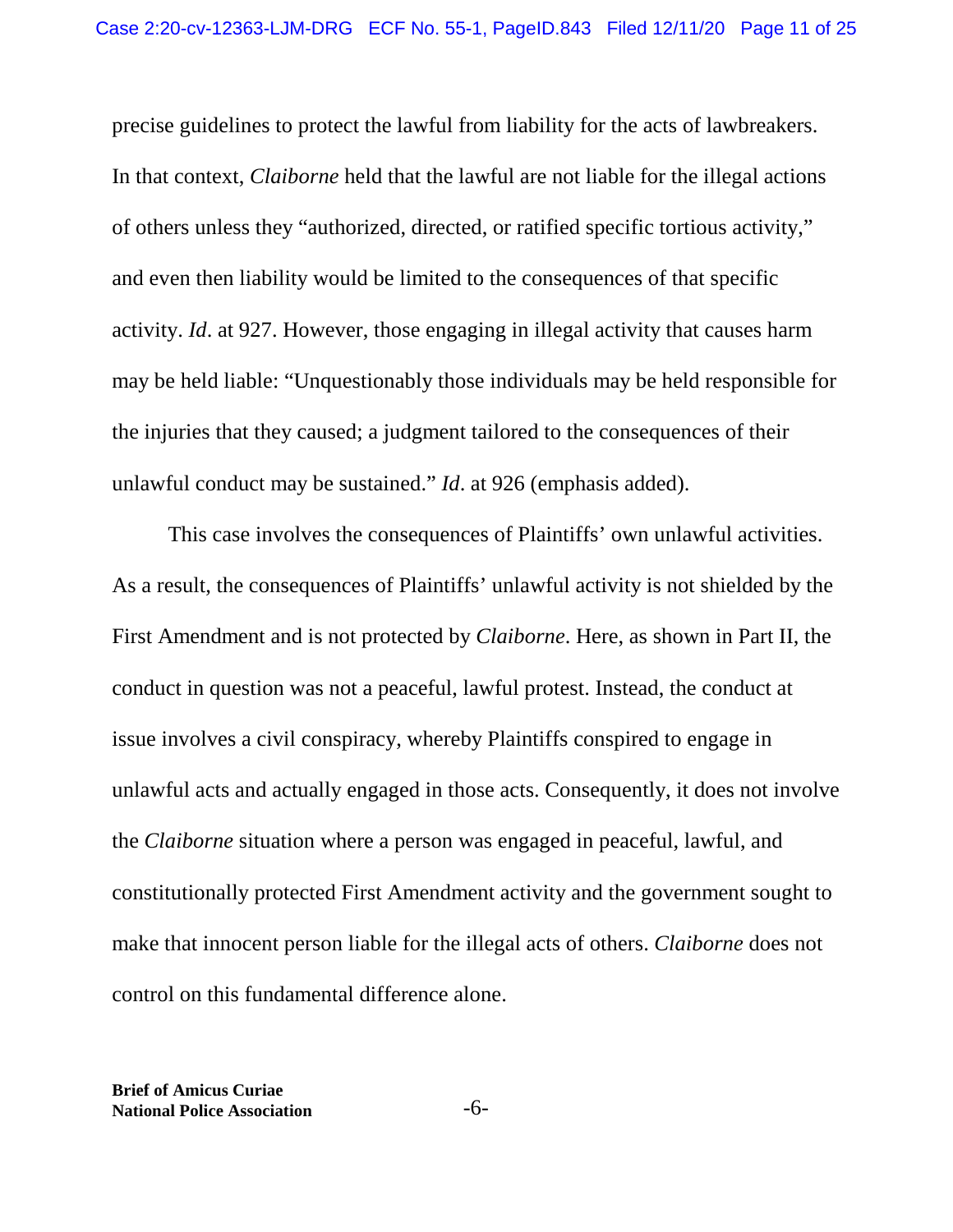## **B.** *Claiborne* **does not preclude liability for the foreseeable consequences of one's own illegal acts.**

*Claiborne* made clear that one may be liable for the reasonably foreseeable consequences of one's own unlawful acts by holding that (i) unpeaceful, unlawful acts are not protected by the First Amendment and (ii) those engaged in unlawful acts are liable for the consequences of their own unlawful actions.

Regarding the scope of First Amendment protection, *Claiborne* made clear that, even if activity involves expression, association, assembly, and petition, it is only protected if it is peaceful and lawful. Unpeaceful, unlawful activity is unprotected even if it is accompanied by, or associated with, expressive activity, e.g., chanting slogans while breaking the law. The First Amendment provides no protection for unlawful activity. So if, as alleged here, persons conspired to engage in unlawful activity, those involved lose all First Amendment protection. And that is the end of any *Claiborne* and First Amendment constitutional analysis: Absent First Amendment protection, there is no basis to interrupt the ordinary workings of state law imposing liability.

Of course, *Claiborne* repeatedly emphasized that protests there were peaceful and lawful, e.g, it began by "not[ing] that certain practices generally used to encourage support for the boycott were uniformly peaceful and orderly." 458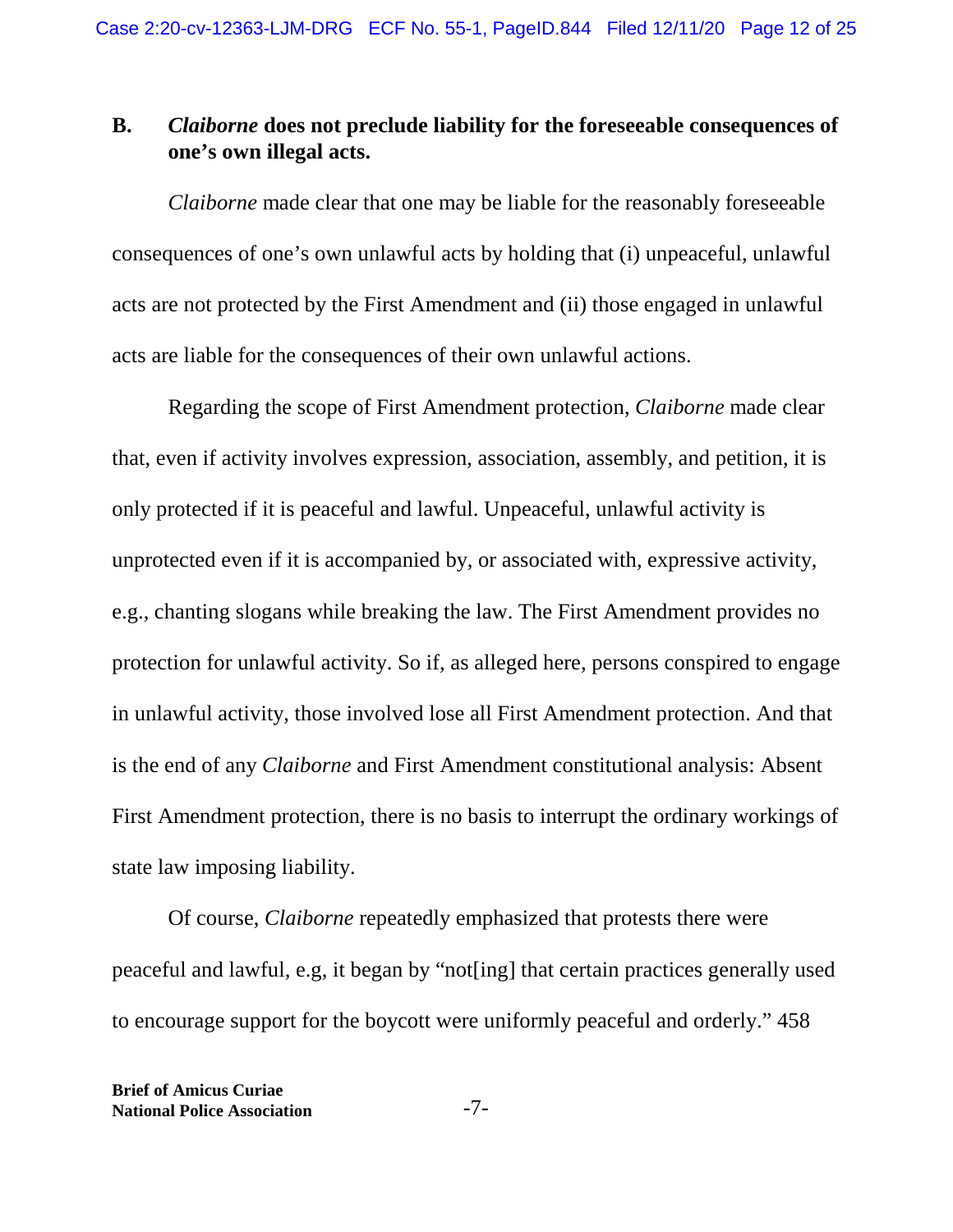U.S. at 903 (emphasis added). "The few marches associated with the boycott were carefully controlled by black leaders." *Id*. (emphasis added). "The police made no arrests—and no complaints are recorded—in connection with the picketing and occasional demonstrations supporting the boycott." *Id*. This Court repeatedly emphasized that "peaceful" activity had First Amendment protection. *Id.* at 908 n.43 (right "'peaceably to assemble'"), 909 ("assemble peacefully" and "peaceful march and demonstration"), 910 ("peaceful pamphleteering"), 912 (not "through riot or revolution"). And state "power to regulate economic activity" does not include "a comparable right to prohibit peaceful political activity." *Id*. at 913 (emphasis added). So that is the sort of activity protected by the First Amendment. But that "peaceful" and "carefully controlled" activity is a far cry from the activity at issue here, whereby Plaintiffs conspired to engage in unlawful activity, which *Claiborne* excluded from constitutional protection. The activity here was neither peaceful nor lawful, so it lacks First Amendment protection.

Of course, states may impose reasonable time, place, and manner restrictions on speech, and speech outside those lawful restrictions lacks constitutional protection. Michigan permissibly barred inter alia, obstructing traffic (MCL § 257.676b), which meant that even lawful speech would be unprotected where protesters blocked an intersection and obstructed traffic, so the unlawful activity

**Brief of Amicus Curiae National Police Association** -8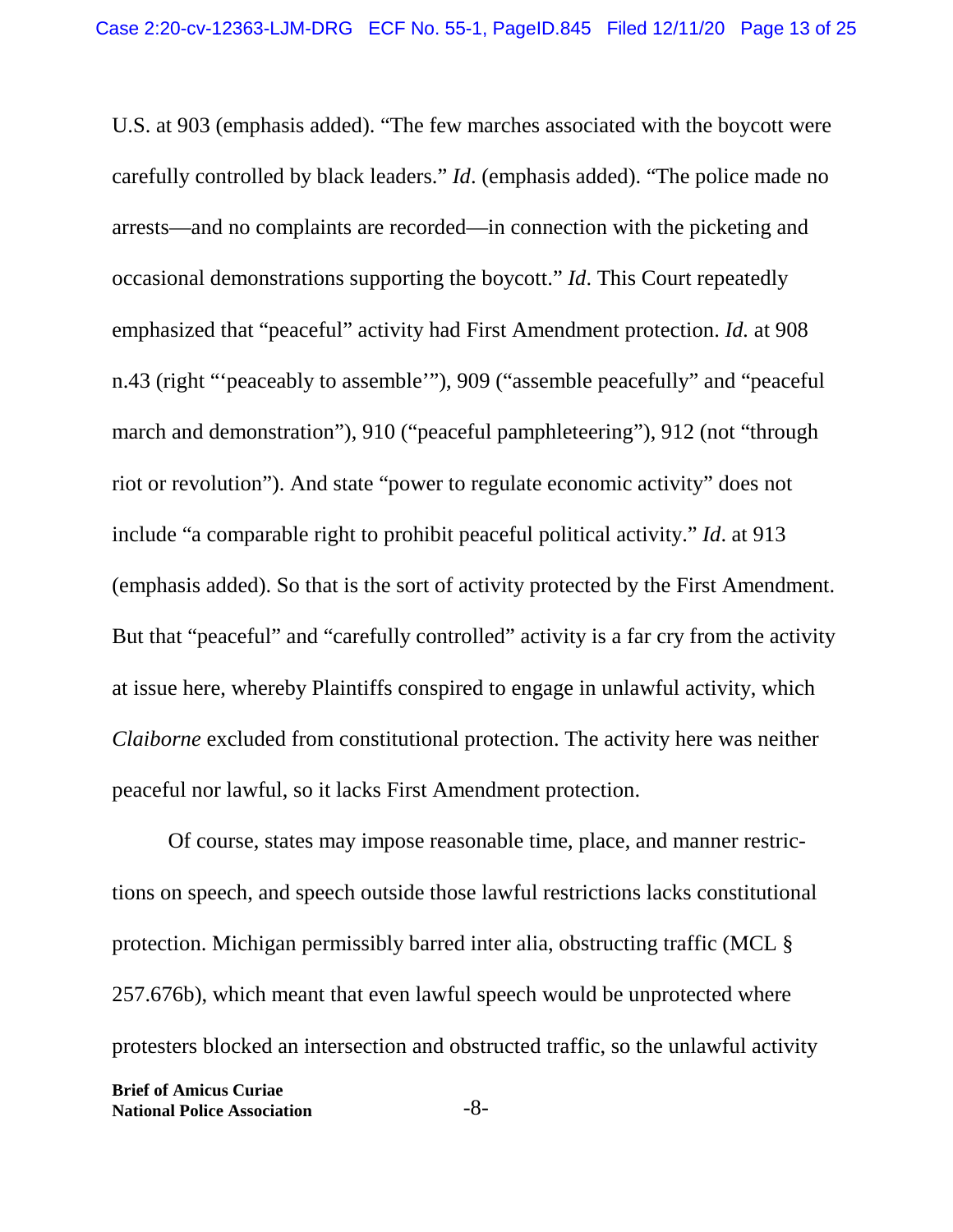solicited and engaged in by Plaintiffs was constitutionally illegal and lacked First Amendment protection.

As shown in Part II, the alleged liability here flowed from this illegal activity. It was reasonable to assume that police would respond to the unlawful activity, seeking to protect the public and restore the police. And with the history of violence and unlawful activity at Detroit Will Breathe ("DWB") and like protests, it was a natural consequence for the alleged injuries and damages to follow such interaction.

In sum, because Plaintiffs' own activities at issue here was not their speech or advocacy, but rather their unlawful activity, they lack First Amendment protection, which ends the analysis. And *Claiborne* also indicated that liability for the reasonably foreseeable consequences of one's own unlawful activity is not precluded by the First Amendment.

#### **C.** *Claiborne* **did not limit its holding to "violent" activities.**

It is important to note that *Claiborne* did not limit this lack of protection to "violent" activity but also to "unlawful" activity. *See* 458 U.S. at 918 ("Only those losses proximately caused by unlawful conduct may be recovered."). Indeed, the Supreme Court used both terms when describing activities that lost First Amendment protection. *See Officer John Doe v. McKesson*, 945 F.3d 818, 830 (2019)

**Brief of Amicus Curiae National Police Association** -9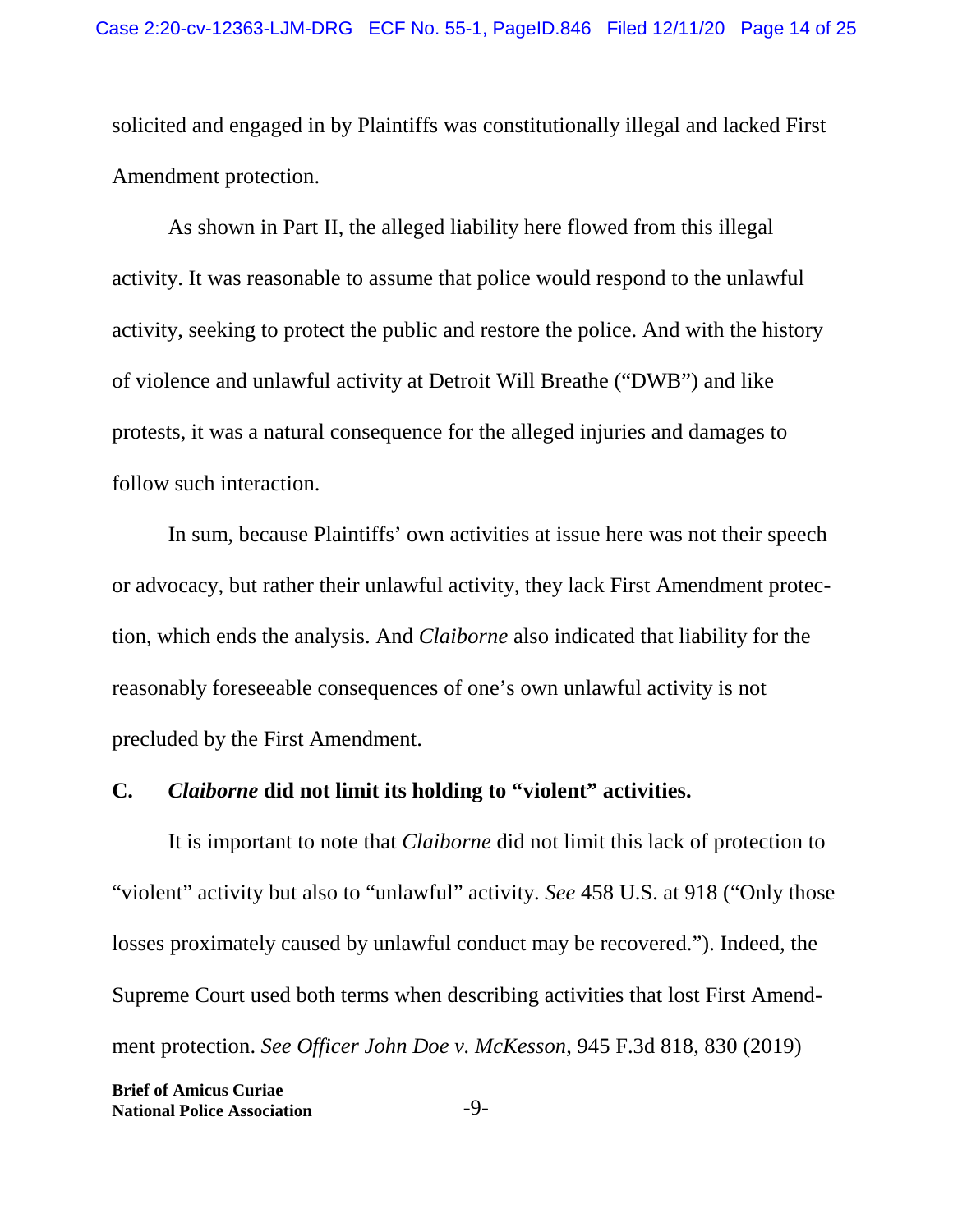("the Supreme Court did not invent a violence/nonviolence distinction") (vacated

on other grounds). Indeed, the Supreme Court made clear that a person could be

held liable for their unlawful activities:

the *Claiborne Hardware* opinion makes frequent reference to unlawful conduct . . . . *See, e.g., id*. at 920, 102 S.Ct. 3409 ("For liability to be imposed by reason of association alone, it is necessary to establish that the group itself possessed unlawful goals and that the individual held a specific intent to further those illegal aims."); *id*. at 925, 102 S.Ct. 3409 ("There is nothing unlawful in standing outside a store and recording names."); *id*. at 926, 102 S.Ct. 3409 ("Unquestionably, these individuals may be held responsible for the injuries that they caused; a judgment tailored to the consequences of their unlawful conduct may be sustained."); *id*. at 927, 102 S.Ct. 3409 ("There are three separate theories that might justify holding Evers liable for the unlawful conduct of others."); *id*. at 933, 102 S.Ct. 3409 ("At times the difference between lawful and unlawful collective action may be identified easily by reference to its purpose."). In every instance, if the Court were creating a violence/nonviolence distinction it would have replaced "unlawful" with "violent." It did not, because it created no such demarcation.

*Id*. at. 830 (citing *Claiborne*, 458 U.S. 886).

Moreover, that *Claiborne* was not creating the purported violence/nonviolence distinction is clear because (i) "[t]his ... distinction ... does not square with the case law," (ii) "recent cases [do not] vindicate this understanding," and (iii) "the ... distinction does not make sense." *Id*. at 831 (citations omitted). So *Claiborne* eliminates First Amendment protection for both violent and unlawful

activities.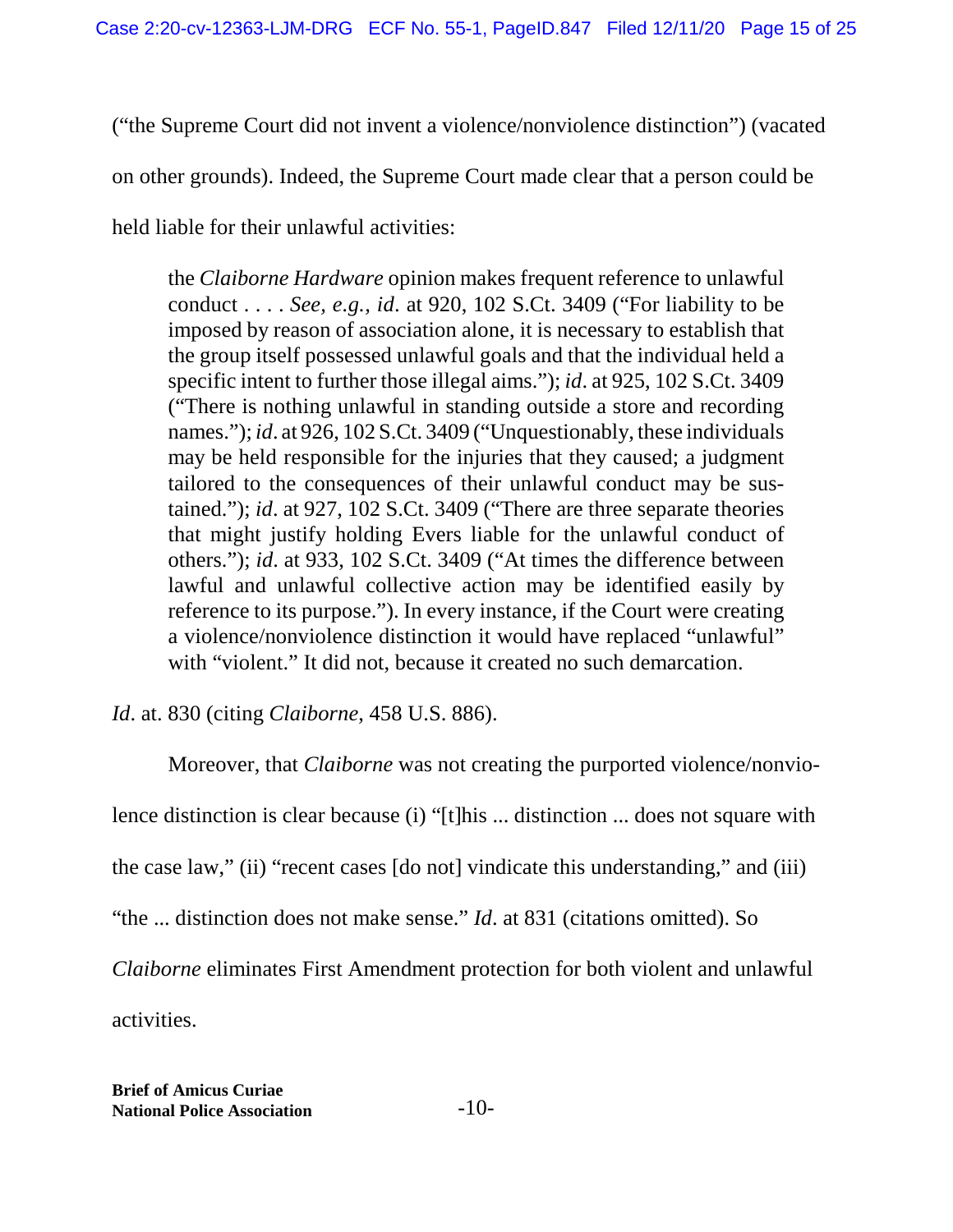#### **II. The conduct involved was unlawful.**

The conduct in question was not a peaceful, lawful protest. Instead, the conduct at issue involves a civil conspiracy, whereby Plaintiffs conspired to engage in unlawful acts including: "disobeying lawful police directives, obstruction of traffic, assault and battery against officers, and other such disorderly conduct." ECF 54, PageID 808, *see also* ECF 43, PageID.625, ¶¶ 132-134.These unlawful activities violate a number of State and local laws. *See, e.g.*, MCL § 257.676b (which prohibits obstructing traffic, which Plaintiffs directly solicited and participated in).

Moreover, the injuries and damages resulting from this civil conspiracy were reasonably foreseeable. It is expected that such unlawful activities would lead to a police response—seeking to stop the unlawful activities and restore the peace. These reasonably foreseeable injuries and damages include, inter alia: "physical injuries; pain, suffering, and emotional distress; property damage; loss of business opportunities;" etc. ECF 43, PageID.626, ¶ 135.

Additionally, Defendants are not bringing a claim based on the acts of third parties, but for the actions of Plaintiffs themselves. Plaintiffs include DWB, which solicited participation in the unlawful activity and which hosted the unlawful "protest", and Plaintiffs T. Taylor, N. Wallace, L. Brennan, Z. Kolodziej, O.

**Brief of Amicus Curiae National Police Association** -11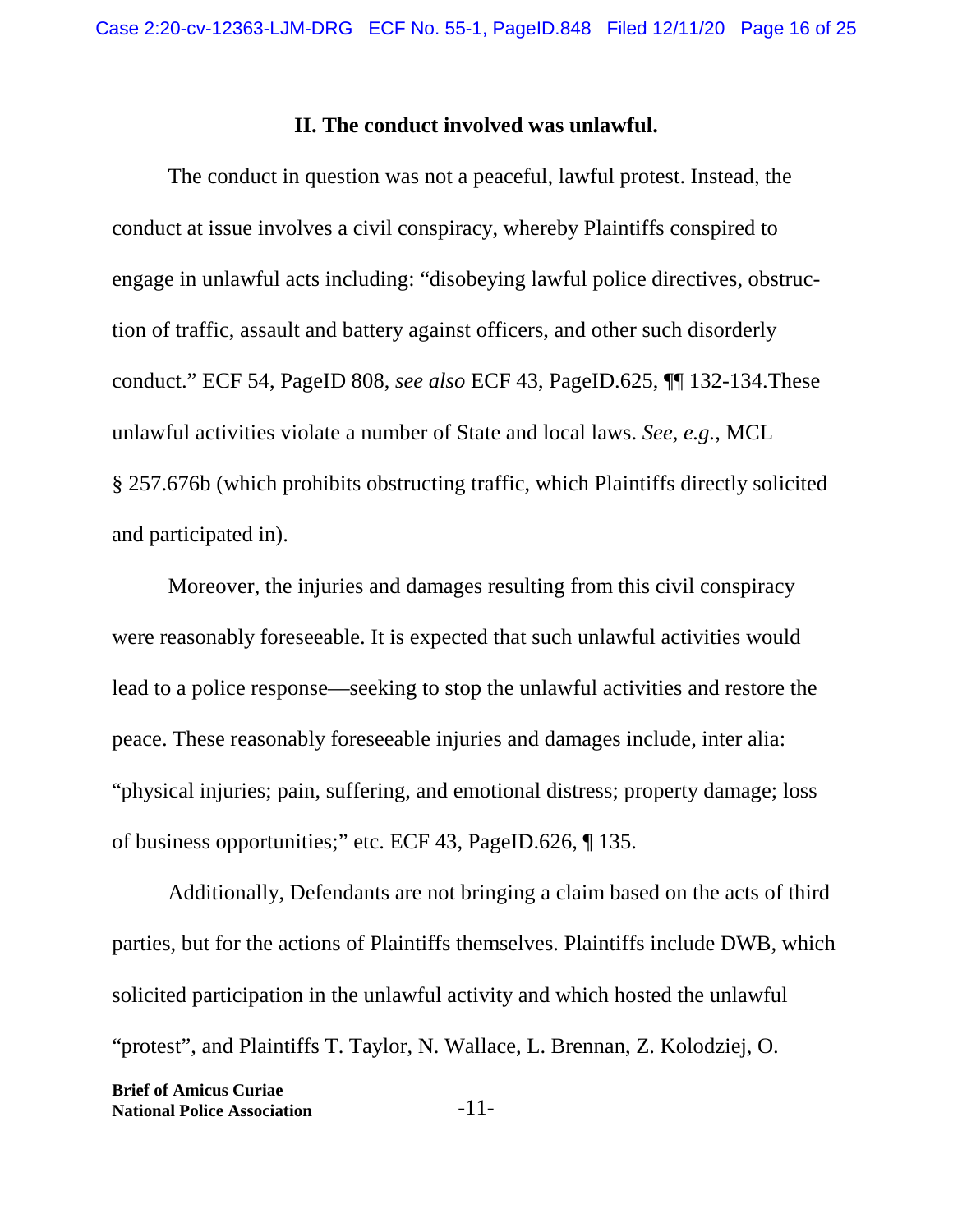Puente, M. Henige, I. Saleh, L. Rosen, L. Ellis, A. Nahabedian, C. Arnold, and A. Anest, each of whom actively engaged in the unlawful activity solicited. Many of the Plaintiffs were arrested for the very conduct that Defendants allege as part of the conspiracy. ECF 54, PageID 805-806, ECF 43, PageID.617, ¶¶ 84-86, PageID.622, ¶¶ 115-120. The conspiracy engaged in by these Plaintiffs resulted in the alleged injuries and damages.

This is not the conduct of unidentified third parties, or an effort to subject peaceful protestors to liability for the actions of others. Instead, the counter claim is seeking to hold those who engaged in the conspiracy and the unlawful actions liable for their own actions. As shown above, such unlawful conduct is not protected by the First Amendment.

#### **III. Police officers need protection from unlawful activity.**

Police officers need protection from unlawful activity (inter alia) (A) harm to police officers from such activity is reasonably foreseeable, (B) the First Amendment does not protect one's own unlawful or violent conduct, and (c) a contrary rule would harm police officers, the public, and the rule of law.

#### **A. The unlawful activity associated with the Detroit protests, in the broader context of the violent and unlawful activity associated with other similar protests, created a reasonably foreseeable risk of harm.**

Allowing liability for a person's own unlawful activities and for illegal

| <b>Brief of Amicus Curiae</b>      |        |
|------------------------------------|--------|
| <b>National Police Association</b> | $-12-$ |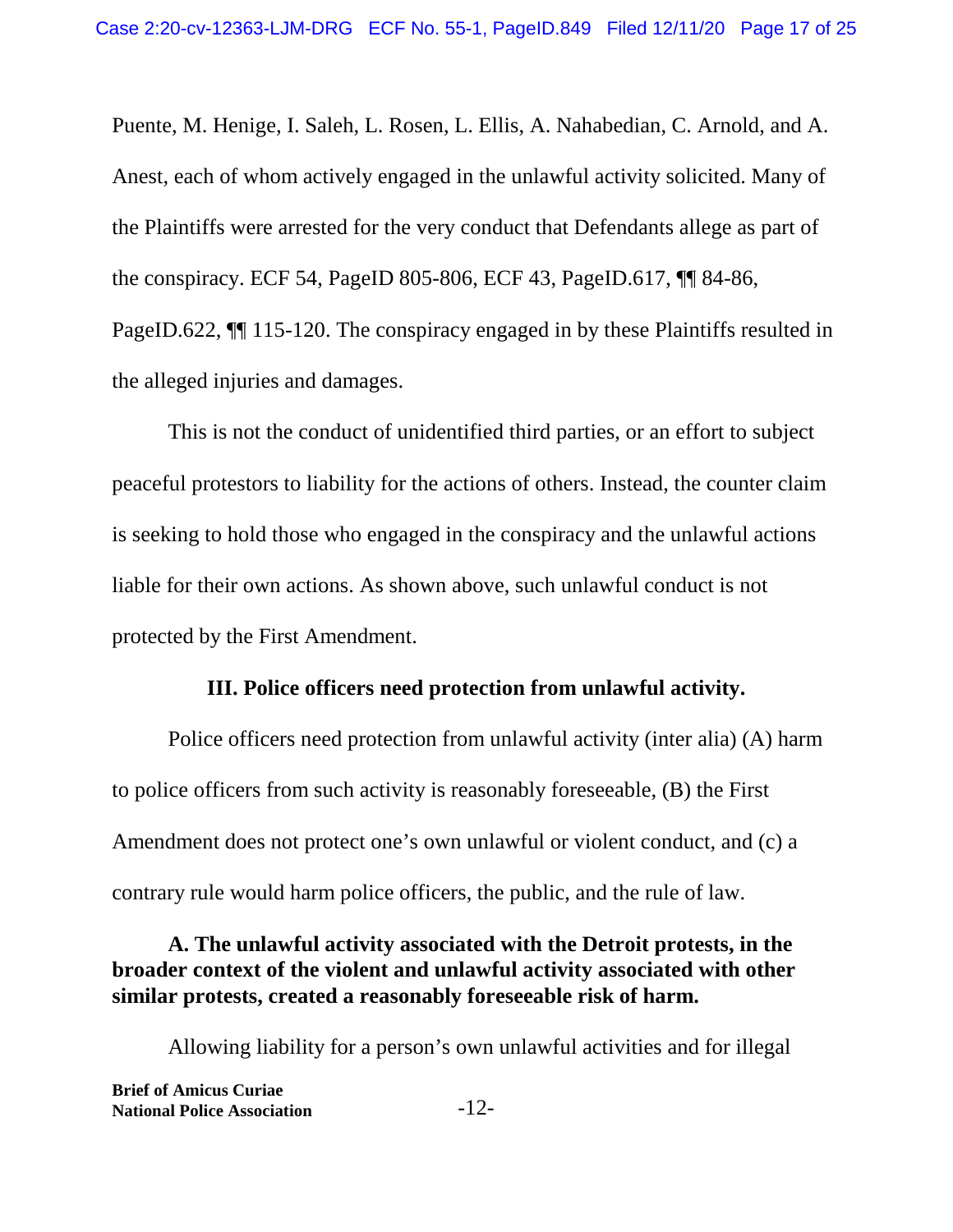conspiracies to engage in unlawful activities are necessary to ensure police officers remain safe in performing their duties, and acts as a necessary deterrent from similar future harm. This is even more necessary where such unlawful activities have become commonplace.

Similar violent and unlawful activity has been associated with illegal protests that have routinely followed many police-involved shootings of minorities across the country, and have, with repetition, resulted in serious and severe physical and pecuniary losses to police officers doing little else but protecting and serving the public. These catastrophic consequences have been visited upon police officers across the United States who are fulfilling a vital service to their communities.

In Detroit, prior to the events in question, other DWB events resulted in significant violent and unlawful activities. *See* ECF 54, PageID.805; ECF 43 PageID.610-614,  $\P$  27-58. Indeed, there is evidence from prior protests of individuals "hurling dangerous projectiles at police officers, blocking busy streets and school buses, encouraging violent behavior, screaming loudly in the faces of DPD officers, refusing to follow clear and lawful DPD directives and destroying and defacing public property." ECF 43, PageID.608.

But other examples from across the United States abound. The riots follow-**Brief of Amicus Curiae National Police Association** -13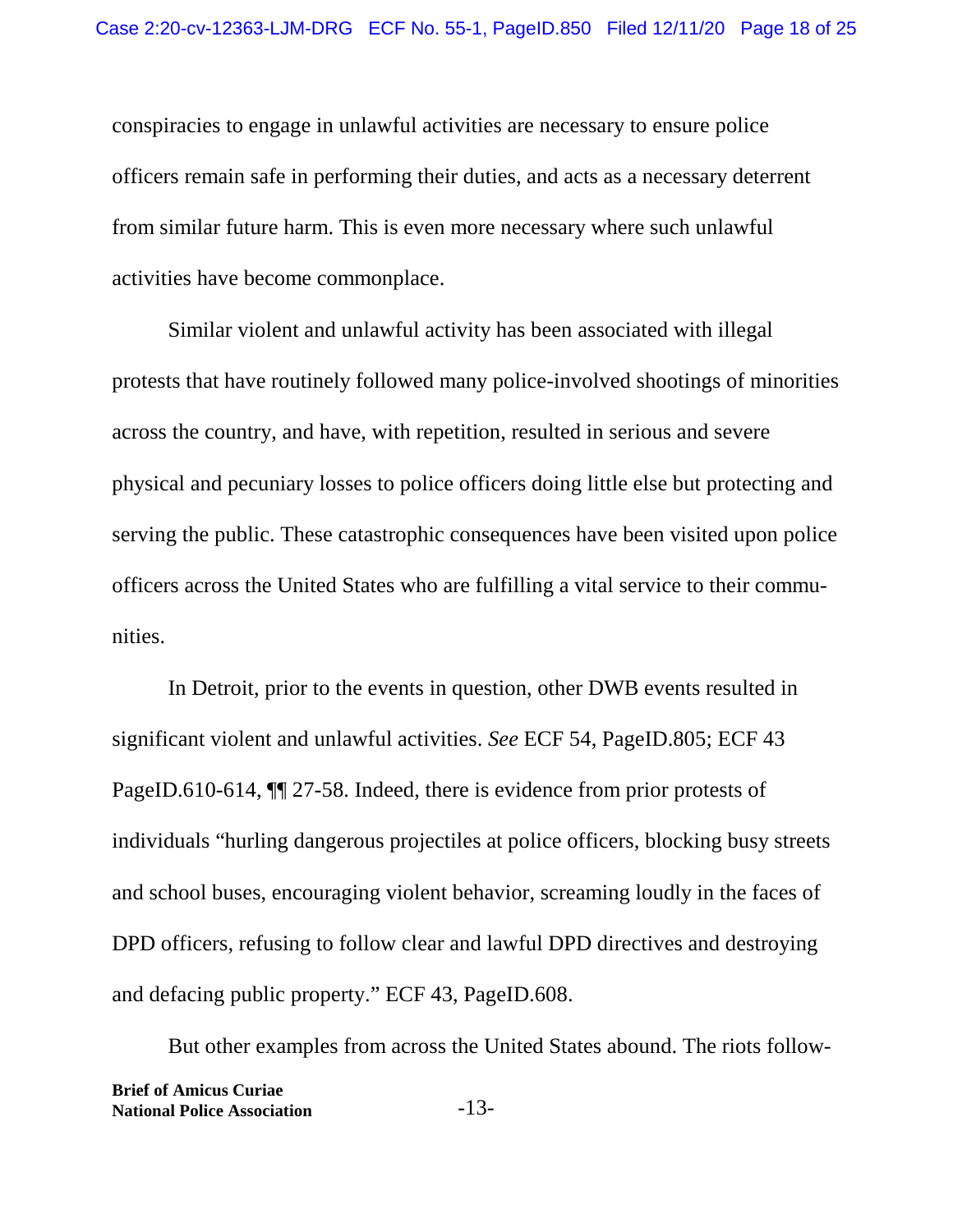ing the death of George Floyd led to more than 9,000 arrests, millions in damage, injuries to more than 400 law enforcement officers, and the death of at least two officers. The Cullman Tribune, *More than 400 law enforcement officers injured in riots across U.S., 2 dead*, June 6, 2020, https://www.cullmantribune.com/2020/06 /06/more-than-400-law-enforcement-officers-injured-in-riots-across-u-s-2-dead/.

Following the death of Michael Brown, protests quickly turned into riots during which local businesses were both looted and set ablaze, resulting in millions of dollars in damage. St. Louis Business Journal, *Buildings destroyed in Ferguson riots worth million,* Dec. 4, 2014, https://www.bizjournals.com/stlouis/ news/2014/12/04/buildings-destroyed-in-ferguson-riots-worth.html. Police officers tasked with protecting the public had bottles and rocks thrown at them, and hundreds protestors were arrested. These riots continued for more than a year, eventually leading to the shooting of two police officers. Associated Press, *Man convicted of shooting two officers during Ferguson protest*, Los Angeles Times, Dec. 9, 2016, https://www.latimes.com/nation/nationnow/la-na-ferguson-shooting-20161209-story.html. And following the police-involved death of Freddie Gray in Baltimore, protests devolved into rioting, leading to the injury of twenty police officers in the course of their official duties. The Baltimore Sun, Baltimore riots lead to 235 arrests, 20 injured officers, Apr. 28, 2015, https://www.baltimoresun.

**Brief of Amicus Curiae National Police Association** -14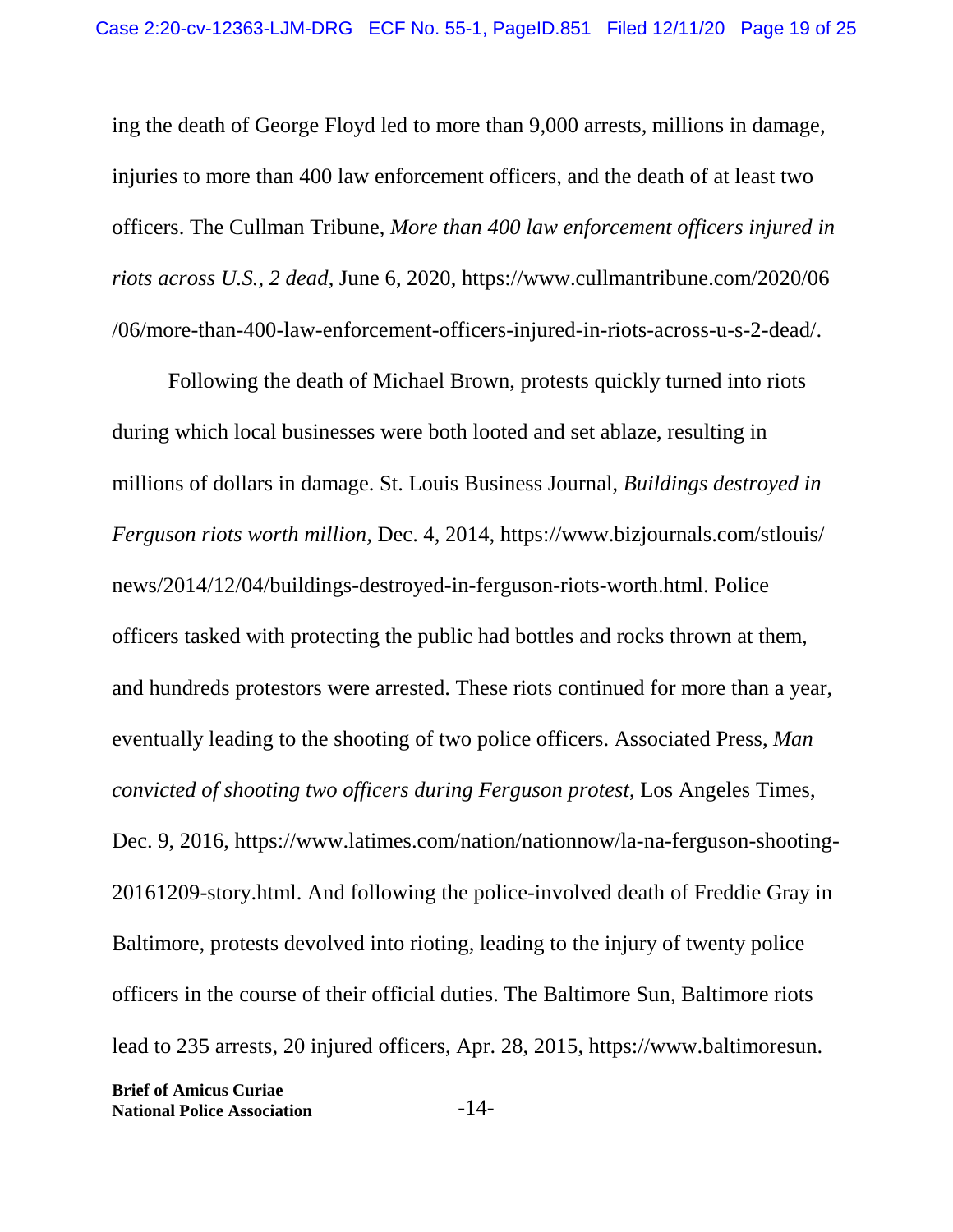com/news/crime/bs-md-ci-baltimore-riots-what-we-know-20150428-story.html. During the chaos, approximately 300 businesses were damaged; hundreds of vehicles, buildings, and structures were set ablaze; and over 200 rioters were arrested for their conduct. *Id*.; The New York Times, Maryland: Rioting Damaged 300 Businesses, May 7, 2015, https://www.nytimes.com/2015/05/08/us/freddiegray-rioting-damaged-300-businesses.html. In St Paul, Minnesota, twenty-one officers were injured when rioters hurled chunks of concrete and other dangerous projectiles at police, and in one instance, a protestor dropped a concrete block on an officer's head, breaking his neck. KARE 11 staff, Officer suffers spinal fracture during I-94 shutdown, KARE 11 News, July 10, 2016, https://www.kare11.com/a rticle/news/officer-suffers-spinal-fracture-during-i-94-shutdown/89-268434384.

As shown by prior similar protests across the United States and from DWB protests in Detroit, the injuries and damages were eminently foreseeable. It was expected that such unlawful activities by Plaintiffs would lead to a police response—seeking to stop the unlawful activities and restore the peace. It was also reasonably foreseeable that the unlawful activities would lead to significant injuries and damages.

But despite this obvious and known risk, DWB nonetheless conspired to engage in unlawful activity, solicited others to engage in the unlawful activity, and **Brief of Amicus Curiae National Police Association** -15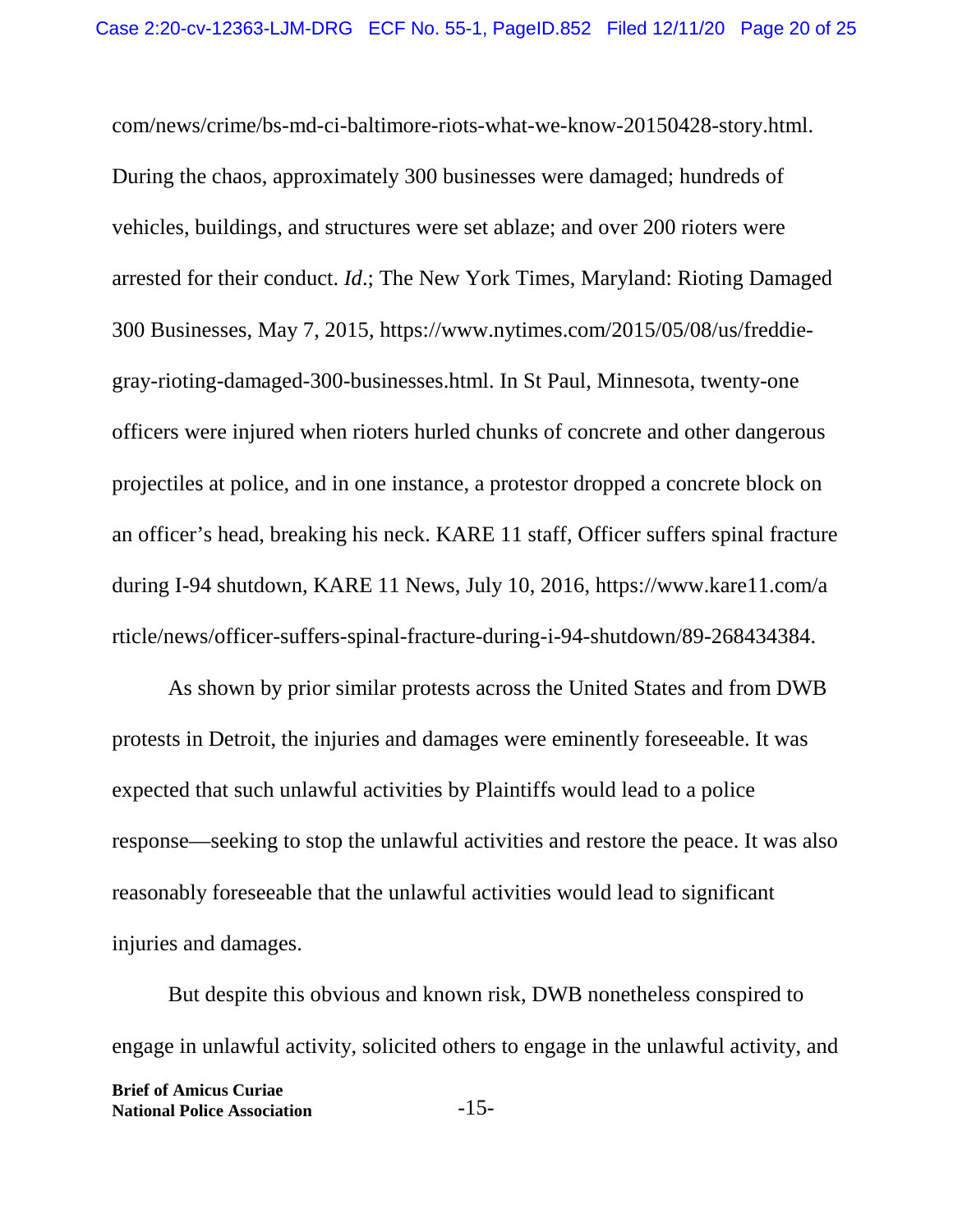Plaintiffs participated in that activity. The results and damages from those actions were not merely foreseeable; they were inevitable.

#### **B. The First Amendment does not protect unlawful or violent conduct.**

As discussed above, the First Amendment offers no such refuge to unlawful conduct merely because it occurs in association with speech. *Supra* Part I.

Defendants do not seek to hold Plaintiffs liable for their speech or expression, but rather for their illegal actions conspiring to engage in unlawful activities and for the injuries/damages resulting from those unlawful activities.

Lawful exercise of speech and assembly is protected by the First Amendment. Unlawful conduct is not. This clarification is necessary and proper given the misconception of the extent to which the First Amendment affords protection to individuals in the area of political protest.

## **C. A contrary rule would harm police officers, the public, and the rule of law.**

Given that Plaintiffs' activity was unlawful, a finding that such activity is protected by the First Amendment would harm police officers, the public, and the rule of law because it would (i) eliminate valuable protection and (ii) impose a rule that would lead to broad societal harm in this and similar situations.

First, prohibiting liability would be very harmful. Such liability plays a vital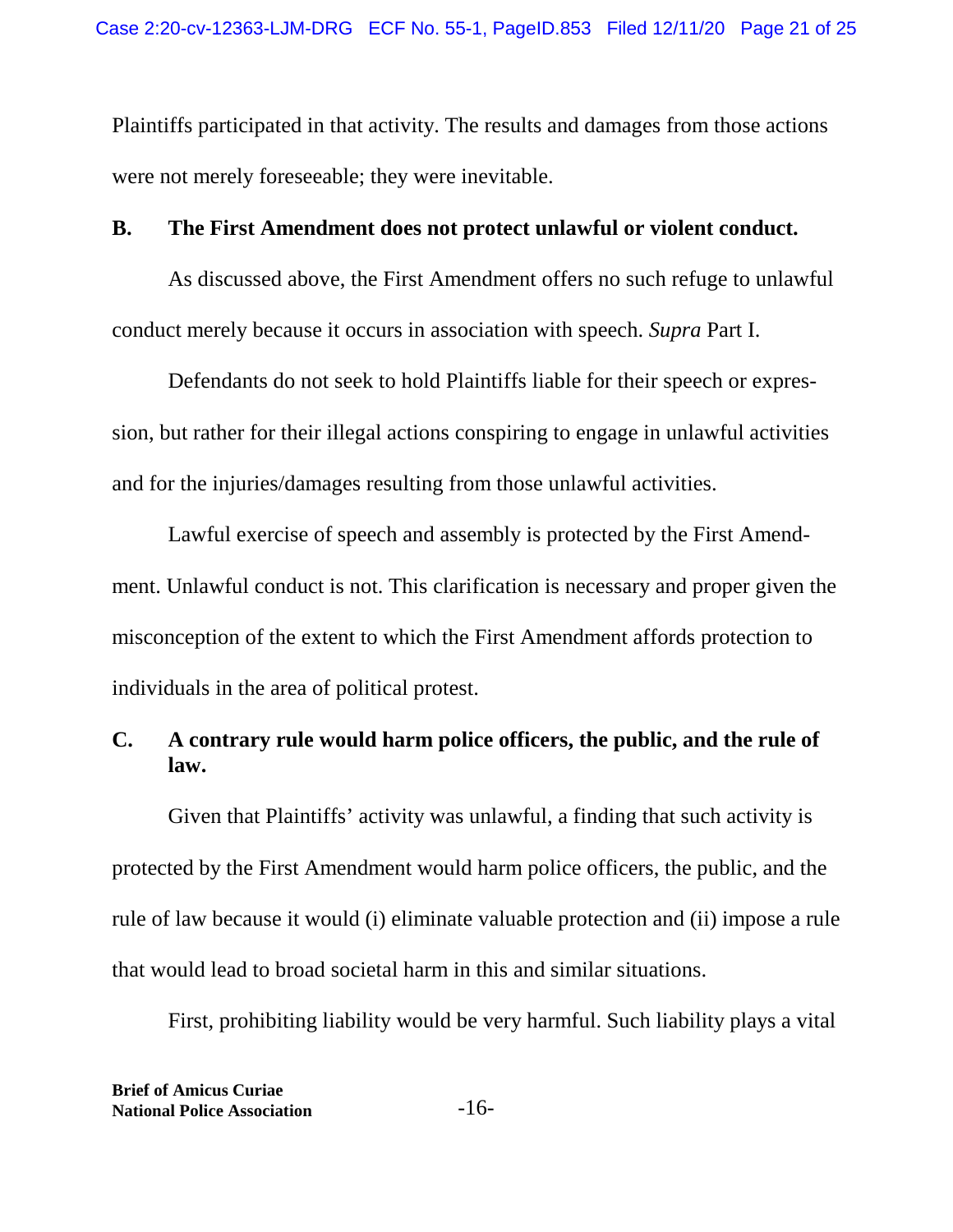rule-of-law role that should be preserved here and in similar situations. It discourages unlawful activity because of the risk of liability. And one who encourages others to break the law—for example: by blocking a public highway and forcing a confrontation with police—should think twice before engaging in such illegal and dangerous activity because of the risk of liability. The prudent choice would be to lead those a lawful protest on a sidewalk or other legal, safe, non-obstructing place.

Second, liability also assigns losses where they belong—on the wrongdoer, not the victim or the public. That is simple justice. Neither the police officers or the government should absorb the damages for Plaintiffs' unlawful actions if a finder of fact determines that the damages were a result of their unlawful actions.

Plaintiffs and amici erroneously read *Claiborne* as imposing a broad rule, that immunizes persons engaged in unlawful activity from liability for the consequences of such illegal activity if this activity also involves expressive activity. So they would radically expand *Claiborne's* protection of speech, while engaged in peaceful and lawful protest, from the unlawful acts of other, to the foreseeable consequences one's own illegal actions. Such a rule, if recognized, would harm police officers, the public, and the rule of law.

As established above, *Claiborne* did not preclude liability for consequences **Brief of Amicus Curiae National Police Association** -17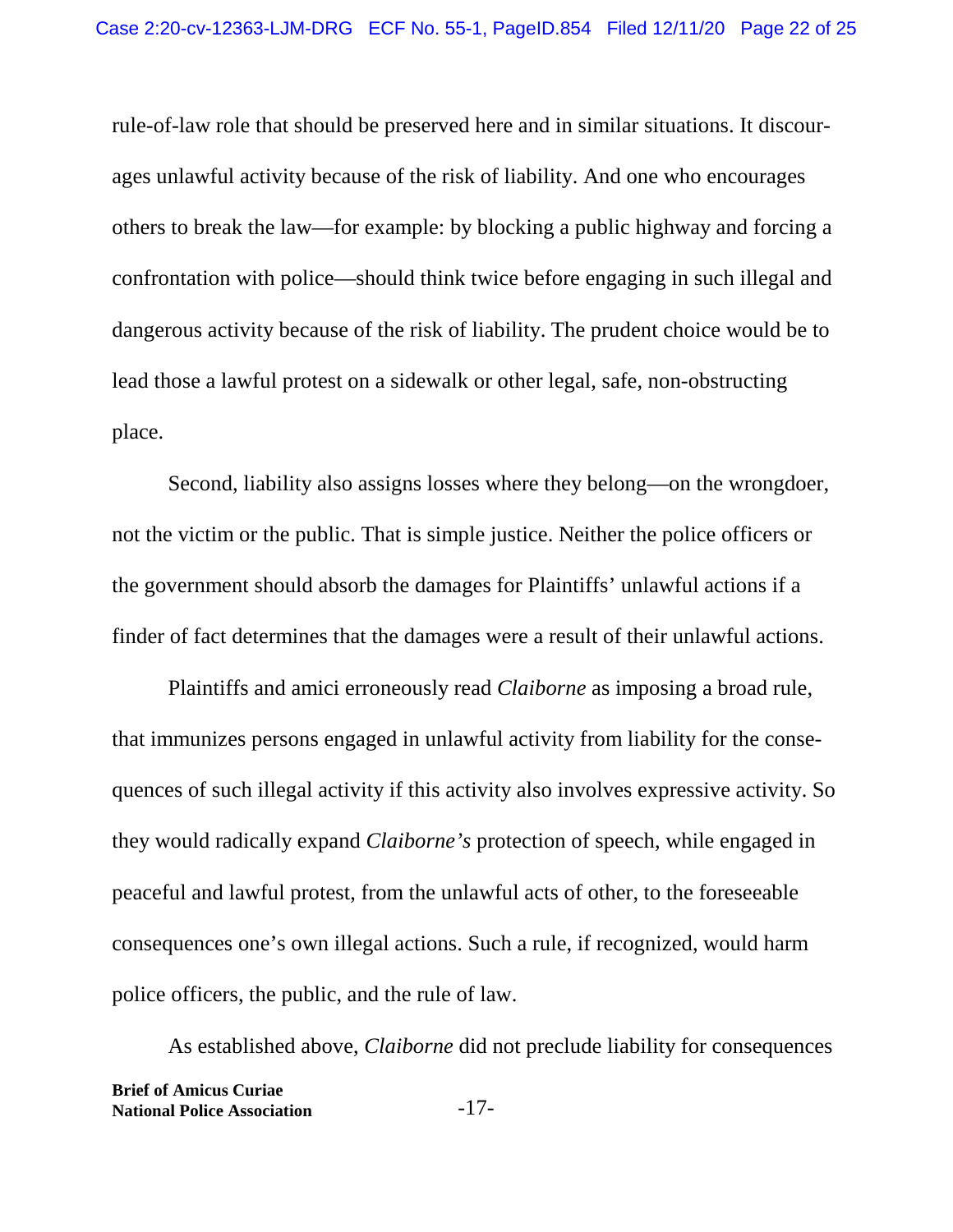of one's own illegal activity that lacks First Amendment protection. Here, Defendants do not seek to hold Plaintiffs liable for their speech or expression, but for their own unlawful activity which lacks First Amendment protection.

Allowing liability for one's own unlawful actions deters similar future unlawful conduct. To hold otherwise would allow protestors to engage in unpeaceful, unlawful actions themselves, without the normal concern a citizen should have for the possible harm to other citizens from the foreseeable consequences of their own unpeaceful, unlawful acts. This is extremely dangerous to police officers, who typically bear the brunt of such illegal actions and its consequences, but also to members of the public who may be similarly harmed, and to the rule of law because purported speech protections are asserted to innoculate wrongdoing.

## **Conclusion**

This Court should deny Plaintiffs' Motion to Dismiss.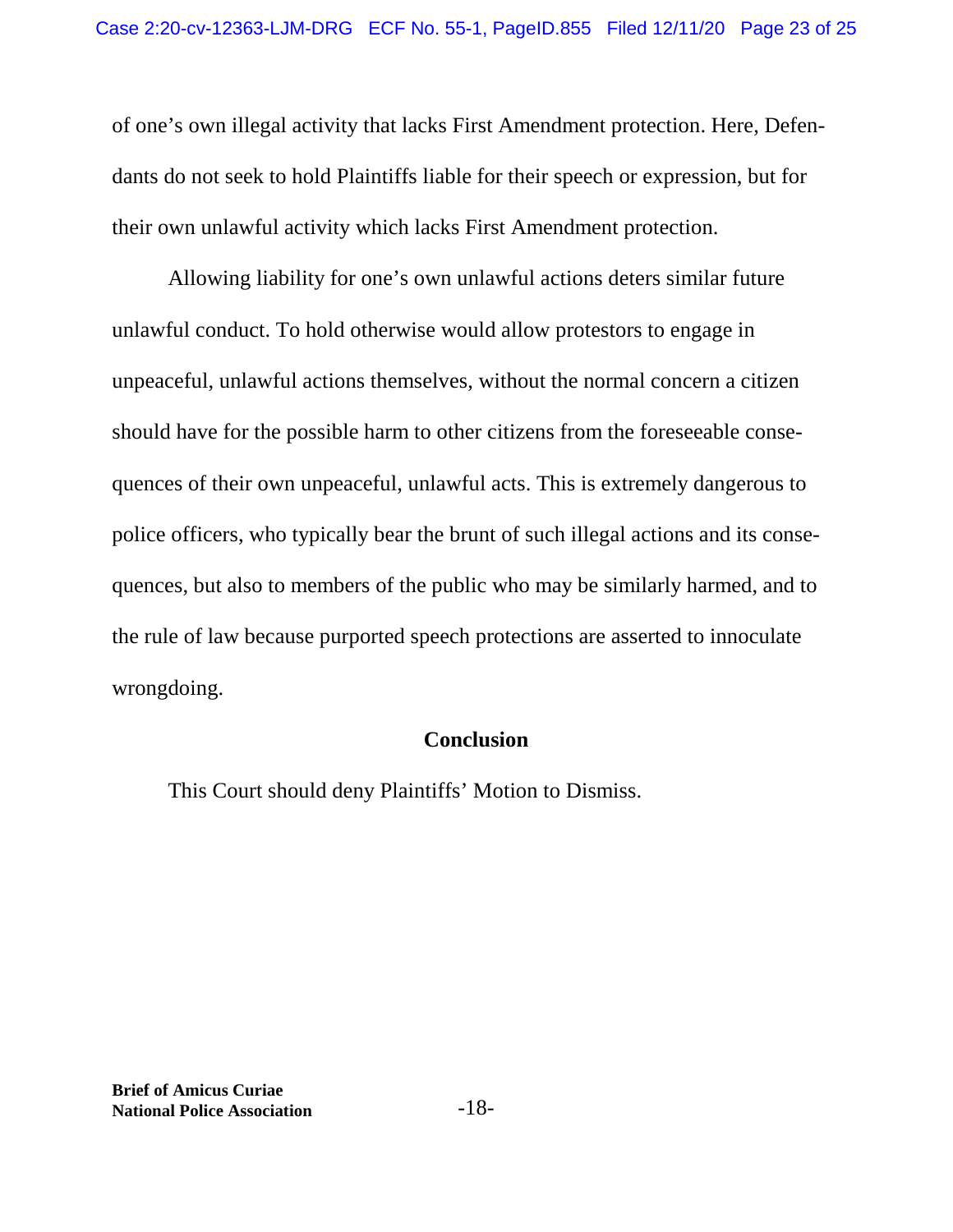Dated: December 11, 2020

Maxwell J. Goss, P78594 max@maxwellgoss.com MAXWELL GOSS, PLLC 370 E. Maple Road, Third Floor Birmingham, Michigan 48009 Telephone: (248) 266-5879 *Local Counsel for Amicus Curiae* Respectfully Submitted,

/s/ Courtney Turner Milbank

James Bopp, Jr., IN # 2838-84 jboppjr@aol.com Courtney Turner Milbank, IN# 32178-29 cmilbank@bopplaw.com THE BOPP LAW FIRM, PC 1 South 6th Street Terre Haute, Indiana 47807 Telephone: (812) 232-2434 Facsimile: (812) 235-3685 *Counsel for Amicus Curiae*